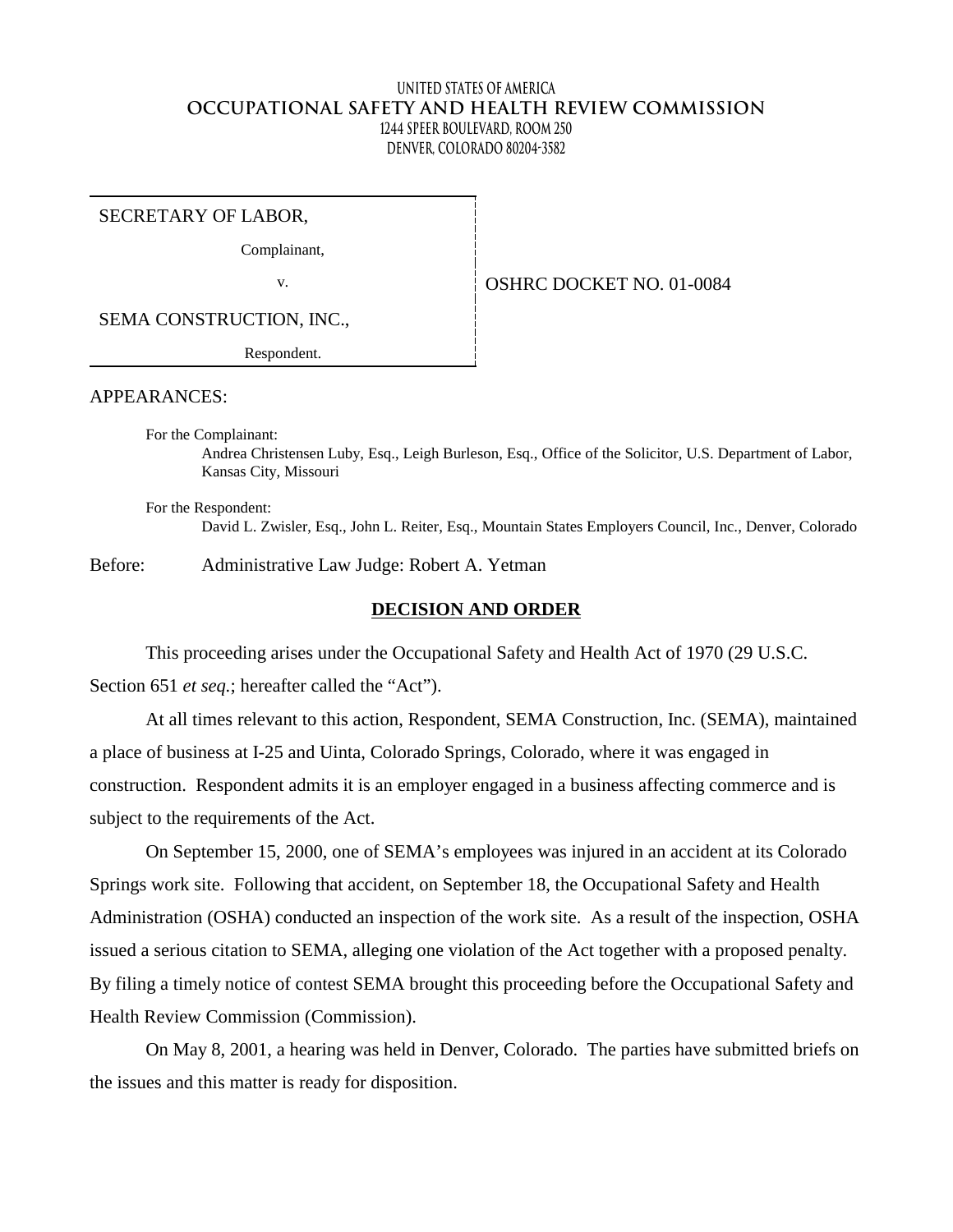#### **Alleged Violation**

Serious citation 1, item 1 alleges:

29 CFR  $1926.21(b)(2)$ : The employer did not instruct each employee in the recognition and avoidance of unsafe condition(s) and the regulation(s) applicable to his work environment to control or eliminate any hazard(s) or other exposure to illness or injury:

(a) At the I-25 and Uintah Bridge job site, Colorado Springs, Colorado: SEMA Construction did not ensure that employees were adequately instructed in the recognition and avoidance of hazards associated with working near a hydraulic excavator (Caterpillar Model 315BL). On September 15, 2000 an employee engaged in clearing debris from the job side was struck and seriously injured by a load being moved by the excavator.

### *Facts*

On September 15, 2000, Keith Segura, a heavy equipment operator for SEMA, was acting as lead man for a crew loading an iron dumpster on the Colorado Springs work site (Tr. 25-26, 128-30). Segura testified that, using a 315 Caterpillar track hoe, he nearly filled the dumpster full of scrap iron from a bridge demolition (Tr. 130-31). A crew of laborers was then assigned to help him manually "top off" the dumpster before it was hauled off to a scrap yard (Tr. 40, 42, 131-32). Segura used the bucket of the track hoe to scratch up the ground and expose buried rebar, which the laborers stacked by hand in the dumpster (Tr. 37-38, 132-33). Segura testified that the ground crew consisted of three laborers, Dave Bustillos, Dave Long and Juan Peinado (Tr. 39, 133). At some point, he used the bucket and "thumb" of the track hoe to pick up a long section (approximately 24-40 feet) of 4" x 4" hollow sheet metal box tubing, which had been a bridge guard rail (Tr. 19-20, 23, 49, 141, 153; Exh. C-4, C-5, C-9). He intended to move the tubing out of the way in a direction away from the laborers and continue to scrape the ground for small pieces of metal (Tr. 154-55). Segura testified that, before making the pick, he turned to see where the laborers were (Tr. 143). All three were approximately 40 feet from the excavator, and 10-15 feet from the dumpster which was located behind and to the right of the track hoe (Tr. 140, 143; Exh. C-10). Segura drew the box tubing towards the track hoe, lifting it approximately 15-20 feet in the air. He was about to swing the load to a staging area away from the dumpster area and the laborers, when the load broke free and "sprung" from the bucket, striking and injuring Juan Peinado (Tr. 35, 43, 81, 142-43, 154). Segura testified that the load did not fall straight down. He had never known an item to kick out of the bucket as it did on that day (Tr. 156-57).

Segura testified that he had been instructed during training sessions that employees should stand a safe distance from the excavator, but was never told exactly how many feet from the excavator

2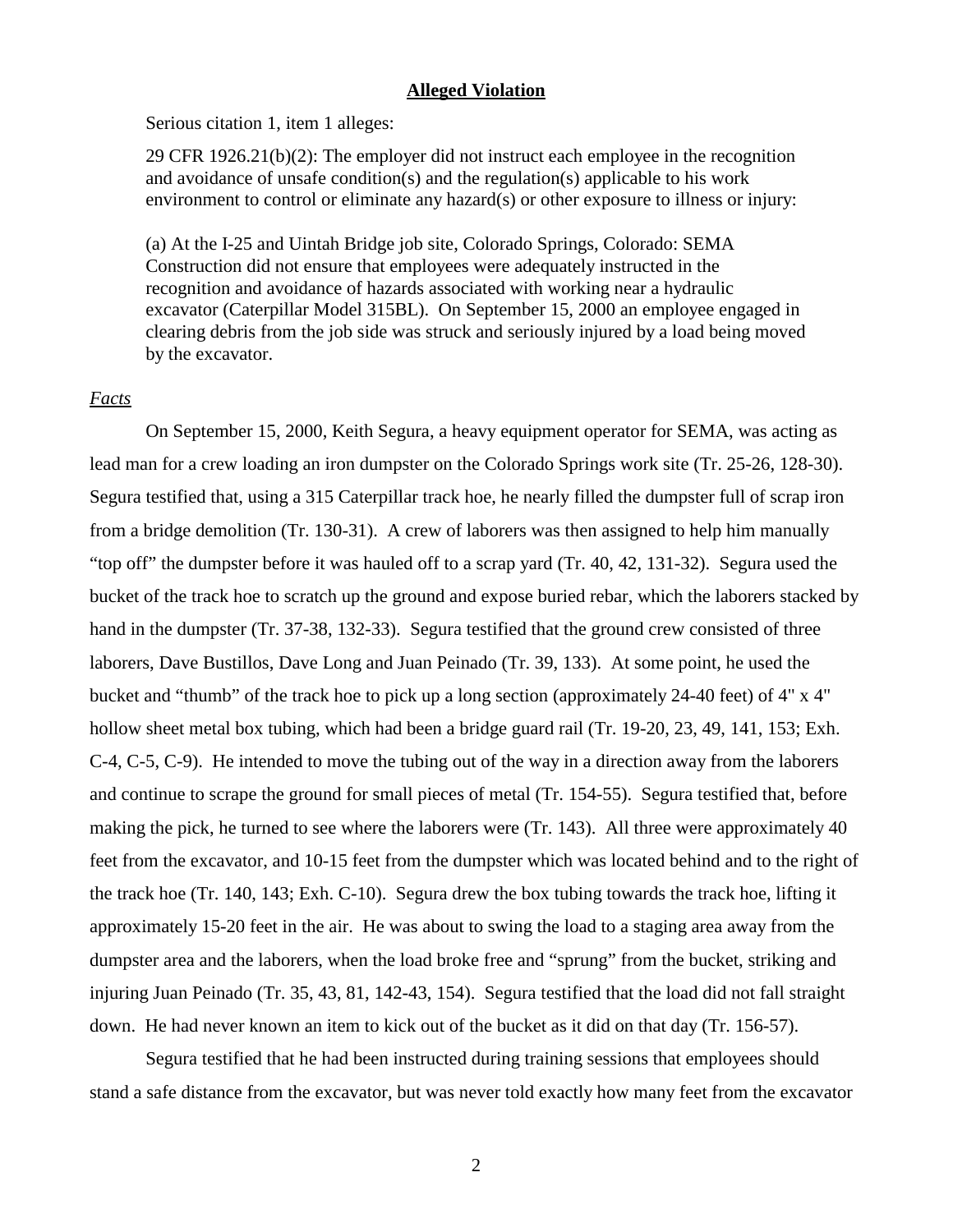was considered safe (Tr. 145-46). Moreover, he had been instructed during Respondent's weekly safety meetings that employees should stay clear of the swing radius of the track hoe [approximately 25 feet](Tr. 136, 144-47, 151). As lead man, Segura instructed employees to stay clear of the excavator's swing radius when they were on his blind side (Tr. 149). He never told the laborers to keep a specific distance from the track hoe (Tr. 148). Segura stated that immediately prior to the accident he told the laborers to move over near the dumpster until he moved the last piece of tubing (Tr. 154-55).

David Bustillos, through an interpreter, confirmed that Juan Peinado was not standing directly under the excavator's load when the accident occurred. He estimated that he and Peinado were standing approximately 40-45 feet from the excavator bucket when he saw the beam began to fall. Bustillos ran, but Peinado was struck by the falling load (Tr. 108, 115-18). Bustillos testified that Mark Grife told him, during a regular Monday safety meeting, to be careful around the equipment, and not to stand beneath suspended loads (Tr. 110, 124). Bustillos's could not recall when he received this instruction, though he stated it had been some time ago (Tr. 122, 124-25). On cross-examination, Bustillos recalled that he had been instructed about the excavator during an earlier phase of the project, when the bucket was being used to move boulders (Tr. 125-26). Bustillos believed that the distance he was to maintain from the excavator depended upon the height of the load being moved (Tr. 126).

Bill Wright, the OSHA Compliance Officer (CO) testified, based upon interviews with SEMA employees and on his September 18, 2000 examination of SEMA's work site, that he estimated Peinado, the injured employee, was standing "near" the area where the track hoe's load, *i.e.,* the box piping, was lifted overhead when the accident occurred (Tr. 29-30 ; Exh. C-2). However, employee David Long stated Peinado was not standing directly under the overhead load when it fell (Tr. 36-37, 82). Long told Wright that the box piping seemed to catch or snag on something, and then deflect about three feet to hit Peinado (Tr. 36). Wright did not measure either the distance between the excavator and the spot where Peinado was struck, or between that spot and the dumpster (Tr. 33).

Although CO Wright testified that, during an interview, Mark Grife, one of the SEMA project managers on the Colorado Springs site, stated that he never specifically instructed laborers about safety around excavators (Tr. 13, 51), a Weekly Hazard Awareness and Recognition Training sheet, dated June 19, 2000, indicates that moving equipment and overhead loads were addressed during at least one regular safety meeting (Exh. C-8, p. 117). CO Wright also testified that David Long told him he was trained by a previous employer to work around excavators, but did not received any training from SEMA (Tr. 52, 89). Long told CO Wright that no one in management showed him a safe area to stand while the excavator was making lifts (Tr. 60). Moreover, David Bustillos told the CO that he had

3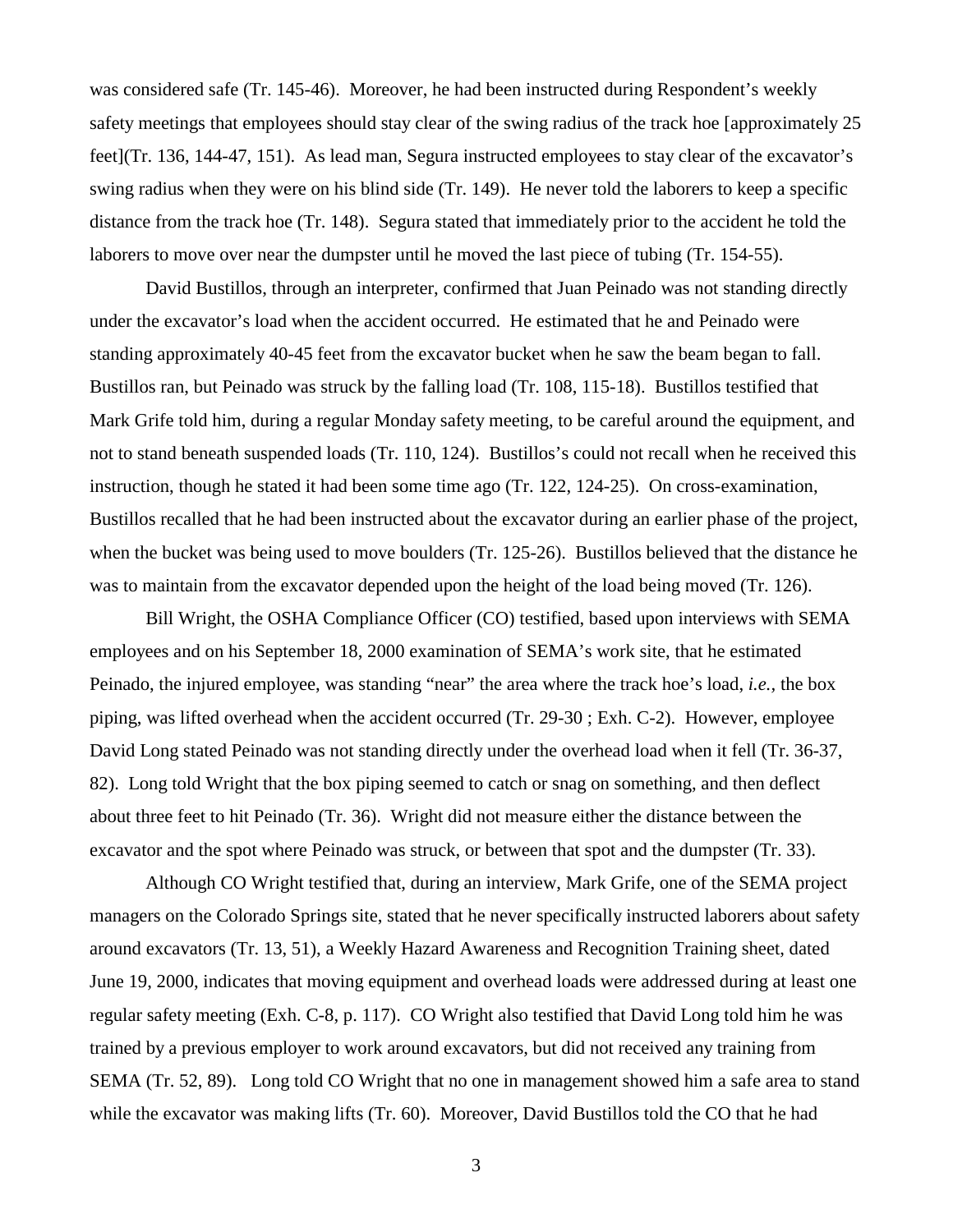received no training with respect to working around the excavator (Tr. 88). Wright stated that he specifically asked Keith Segura whether he ever received, or was present while any laborers received training instructing them how far employees should stay from the excavator and its load; Segura told him he had not (Tr. 52, 86-87).

## *Discussion*

The cited standard provides:

The employer shall instruct each employee in the recognition and avoidance of unsafe conditions and the regulations applicable to his work environment to control or eliminate any hazards or other exposure to illness or injury.

The Commission has held that:

To prove a violation of §1926.21(b)(2), the Secretary must show that the cited employer failed to instruct employees on "(1) how to recognize and avoid the unsafe conditions which they may encounter on the job, and (2) the regulations applicable to those hazardous conditions." An employer's instructions must be "specific enough to advise employees of the hazards associated with their work and the ways to avoid them,"and modeled on the applicable OSHA requirements. [citations omitted]

*O'Brien Concrete Pumping Inc.,* 18 BNA OSHC 2059, 2061, 2000 CCH OSHD ¶32,026 (No. 98- 0471, 2000). The employer must address those hazards a "reasonably prudent employer" would have been aware of, and provide the instructions a reasonable employer would provide under the same circumstances. *Pressure Concrete Constr. Co. (Pressure Concrete)*, 15 BNA OSHC 2011, 1992 CCH OSHD ¶29,902 (No. 90-2668, 1992).

**The standard's requirements.** The Secretary does not maintain that SEMA failed to instruct its employees in regulations applicable to the hazardous conditions to which they were exposed. Rather, Complainant argues that SEMA failed to give site specific instructions to its employees in the means of avoiding the hazard posed by overhead loads which may fall from the Caterpillar track hoe. Specifically, the Secretary alleges that SEMA failed to train its employees to keep an undefined safe distance from the operation of the excavator. According to Complainant, adequate instructions should have included a warning to avoid the swing radius of the excavator's bucket and load (Secretary's Posthearing Brief, p. 10-11, 20). The Secretary's proposed instruction describes a zone of danger that includes the entire area over which the track hoe is physically capable of moving a given overhead load.

SEMA does not dispute that both overhead loads and the swinging boom of the track hoe pose a hazard to employees. SEMA's defense in this matter implicitly acknowledges that moving loads over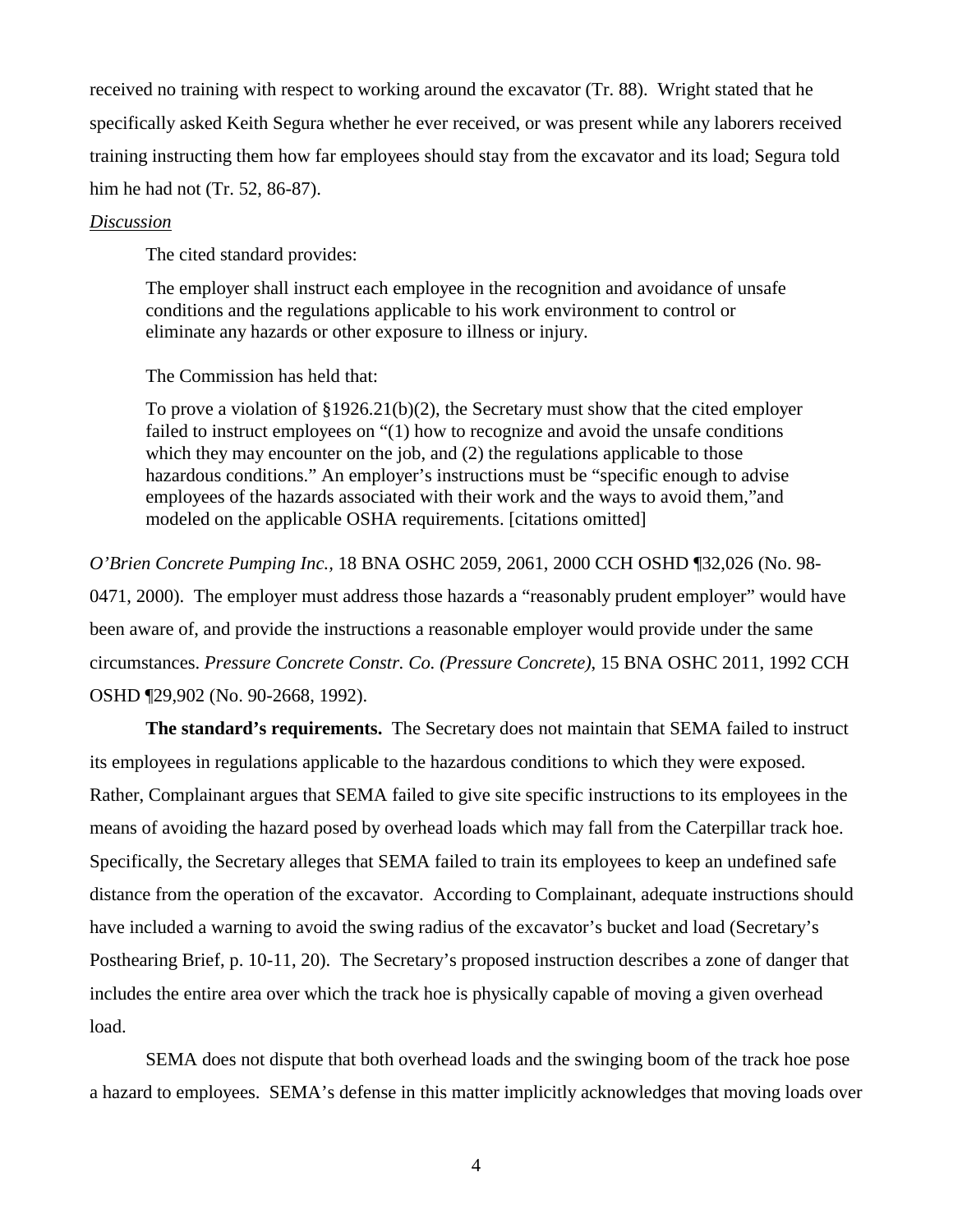employees with a track hoe is hazardous, and maintains that it trained its employees to remain out of the swing radius of the excavator, and not to work under any suspended loads. In addition, SEMA asserts that its lead man, Keith Segura, specifically instructed laborers working with him to stand in an area away from the intended swing radius of his load. SEMA contends that its instruction was adequate, and argues that Complainant did not prove that enhanced training would have prevented the accident which triggered the citation (Respondent's Post-Hearing Brief, **Argument** ¶II, III).

#### **Discussion**

In order to establish that Respondent failed to comply with the aforesaid standard, the Secretary must prove that (1) the standard applied, (2) the employer failed to comply with the terms of the standard, (3) employees had access to the cited conditions and (4) the Respondent knew, or with the exercise of reasonable diligence, could have known of the violative conditions, *Astra Pharmaceutical Products, Inc.,* 9 BNA OSHC 2126, 1981 CCH OSHC 25,578, aff'd 681 F.2d 69 (1<sup>st</sup> Cir. 1982); *Secretary of Labor v. Gary Concrete Products*, 15 BNA OSHC 1051, 1052, 1991 CCH OSHD ¶29,344 (No. 86-1087**,** 1991); *Carlisle Equip. Co. v. Secretary of Labor,* 24 F3.d 790 (6th Cir. 1994). The burden of establishing these elements rests with the Secretary of Labor. Moreover, the elements must be established by a preponderance of the evidence. *Armor Elevator Co*., 1 BNA OSHC 1409, 1973-74 CCH OSHD ¶16,958 (Nos. 425 & 426, 1973). The Commission has defined "preponderance of the evidence" as "that quantum of evidence which is sufficient to convince the trier of fact that the facts asserted by a proponent are more probably true than false" *Ultimate Distrib. Systems, Inc.,* 10 BNA OSHC 1568, 1570, 1982 CCH OSHD ¶20,011 (No. 79-1269, 1982). Complainant relies heavily upon out of court statements made to compliance officer Wright by Respondent's employees to carry its burden of proof. However, many of the out of court "admissions" of employees Segura and Bustillos were contradicted by those individuals during their testimony at the hearing in this matter. Only the statements of employee Long to compliance officer Wright remain unchallenged in this record. Mr. Long was not called as a witness by either party.

As acknowledged by Complainant in her post hearing memorandum, although out of court employee statements are admissible pursuant to Rule  $801(d)(2)(g)(A)$  FRCP, such statements "inherently [have] less probative value than would the employees own testimony and [are] not necessarily entitled to dispositive weight" *Continental Electric Co.* 13 BNA OSHC 2153, 2155, No.6 (1989). In *Morrison-Knudsen, Inc.,* 13 BNA OSHC at 1124, the Commission stated:

When an out-of-court statement is introduced, the trier of fact has no opportunity to assess the credibility of the person who made the statement and must therefore allow for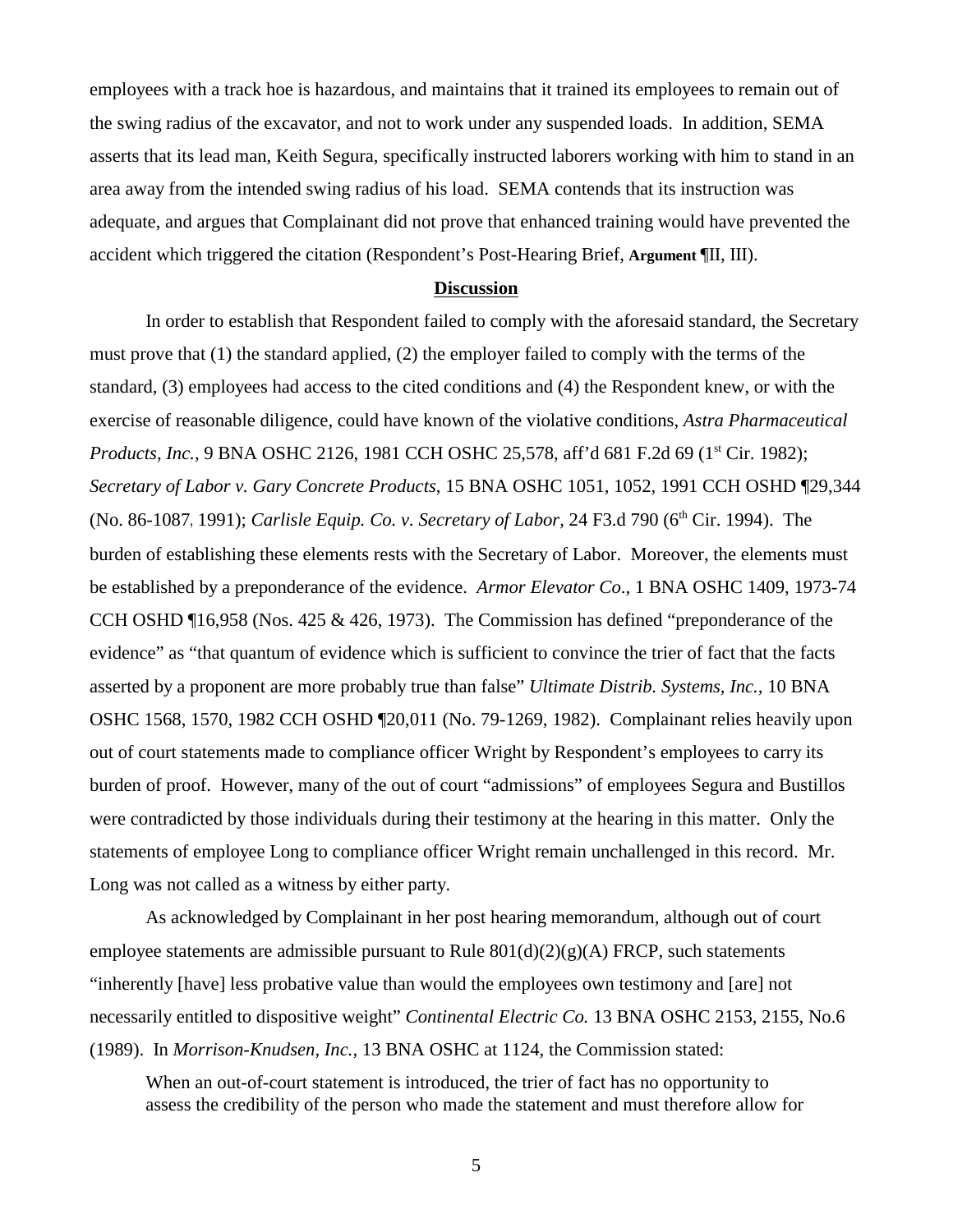the possibility that the statement is exaggerated, incomplete, taken out of context, or even false. Also, neither the other party nor the judge has a chance to cross-examine the person who made the statement. The only person able to evaluate the statement's credibility is the person who heard the statement and is testifying to its contents. These considerations suggest that out-of-court statements can not always be taken at face value."

The testimony of employees Segura and Bustillos at the hearing supports the conclusion that Respondent instructed its employees to refrain from working under suspended loads and to remain outside the swing radius of operating heavy equipment. The remaining issue is whether Respondent instructed its employees to avoid specific unsafe conditions present at the worksite; specifically, hazards presented by lifting box tubing with an excavator. The evidence establishes that lead man Segura instructed the laborers under his supervision to stand at a location that was 40-50 feet from the excavator (Tr.126, 140) while he attempted to remove the box tubing from the immediate work area. The swing radius of the machine, including the maximum extension of the boom was 25 feet (Tr.136, 137). It is clear that the laborers were instructed to stand at a distance beyond the swing radius of the machine. Moreover, since Segura picked up the load and brought it in toward the body of the excavator, the employees were not standing underneath the load (Tr.36-37, 82, 109, 143). For reasons which are not on the record, the load unexpectedly kicked out from the bucket of the excavator and, rather than falling straight down, was propelled in the direction of the employees.

As previously stated, the Commission has held that an employee must address those hazards that a reasonably prudent employer would have been aware of and provide reasonable instruction to employees to avoid those hazards. *Pressure Concrete, supra*. In this case, the Respondent was required to inform employees of the danger of being struck by loads falling from the excavator and how to avoid that hazard. It is reasonable to expect that a prudent employer, as in this case, would instruct employees to stay outside the swing radius of the machine and out from under the load. However, there is nothing in the record of this matter which supports the conclusion that a prudent employer would anticipate that a load could be unexpectedly catapulted outward from the machine and strike an employee located forty or more feet from the excavator.

In *Precision Concrete Construction,* 19 BNA OSHC 1404, 2001 CCH OSHD ¶32,035, (No. 99-0707, 2001), a case involving facts similar to the instant matter, the Commission concluded that the employer had reasonably instructed employees to stay out of the zone of danger created by an overhead concrete carrying bucket. However, the Respondent could not be held responsible for exposure to a hazard created by the unanticipated movement of the bucket. The Commission stated:

6